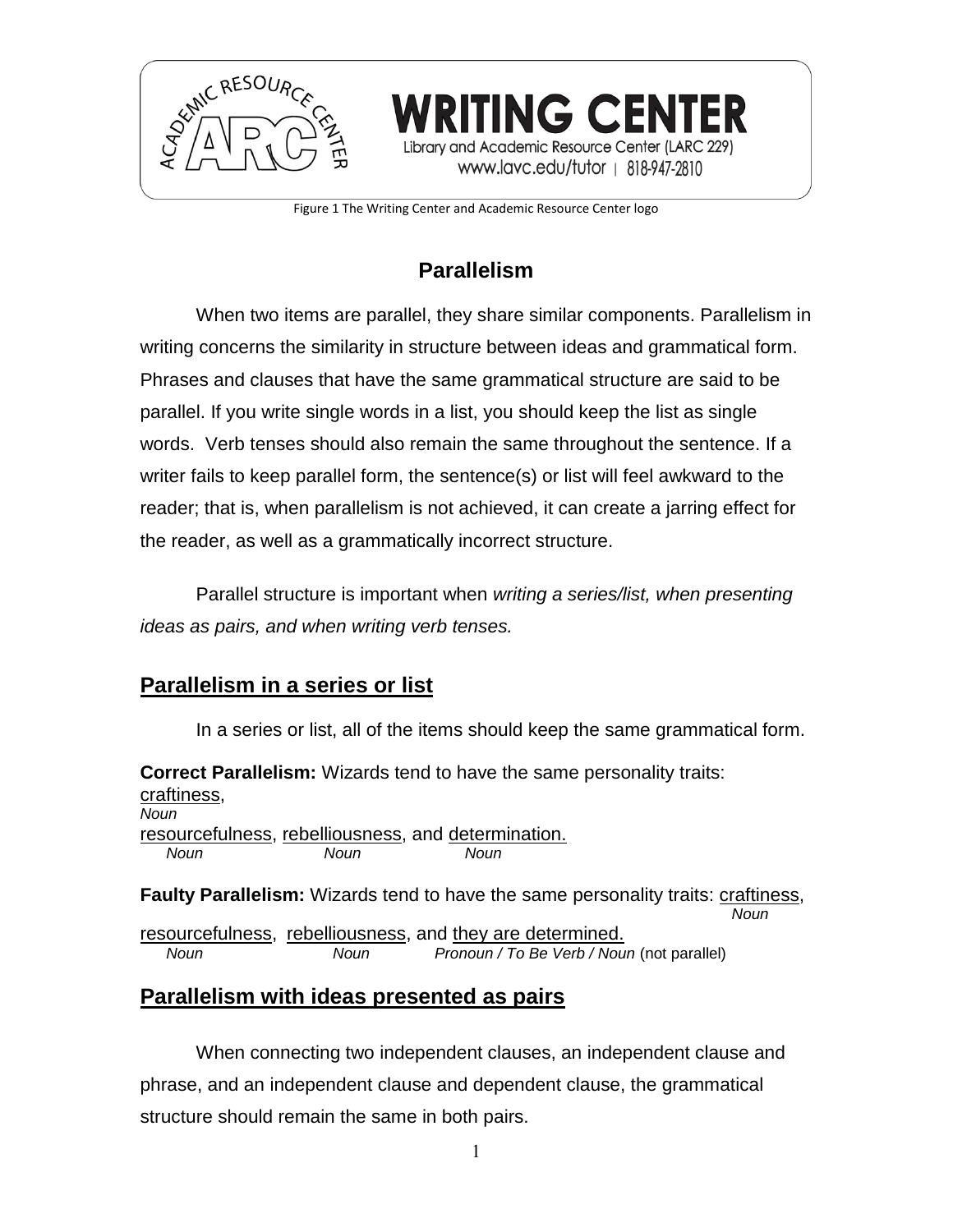You can parallel ideas that come in pairs in four ways:

1) Using a coordination conjunction (FANBOYS): For, And, Nor, But, Or, Yet,

So

- 2) Using correlative conjunctions: either, not only, but also, etc
- 3) Using a word introducing a comparison: Than
- 4) Using prepositions before and after the FANBOYS
- *Parallel ideas connected with a coordinating conjunction (FANBOYS):*

**Correct Parallelism:** Tutors are finding ways to improve their workshops *and* creating ways to increase students' retention of the material.

**Faulty Parallelism:** Tutors are finding ways to improve their workshops *and* create ways to increase students' retention of the material.

*Parallel ideas connected with correlative conjunction:*

When connecting two ideas using either/or, neither/nor, not only/but also,

both/and, and whether/or, the second part of the pair should have the same grammatical structure.

**Correct Parallelism:** The movie I saw was not only too long but also too violent.

**Faulty Parallelism:** The movie I saw was not only too long but was also extremely violent.

*\*In this sentence, repeating the to be verb "was" is unnecessary.*

*Comparisons connected with than:*

When using *than*, the items compared should be grammatically parallel.

**Correct Parallelism:** It is easier to lead a simple existence than to question your *Infinitive form Infinitive form* programmed beliefs.

**Faulty Parallelism:** It is easier to lead a simple existence than questioning your *Infinitive form ing (not parallel)* programmed beliefs.

*Using prepositions before and after coordinating conjunctions (FANBOYS)*: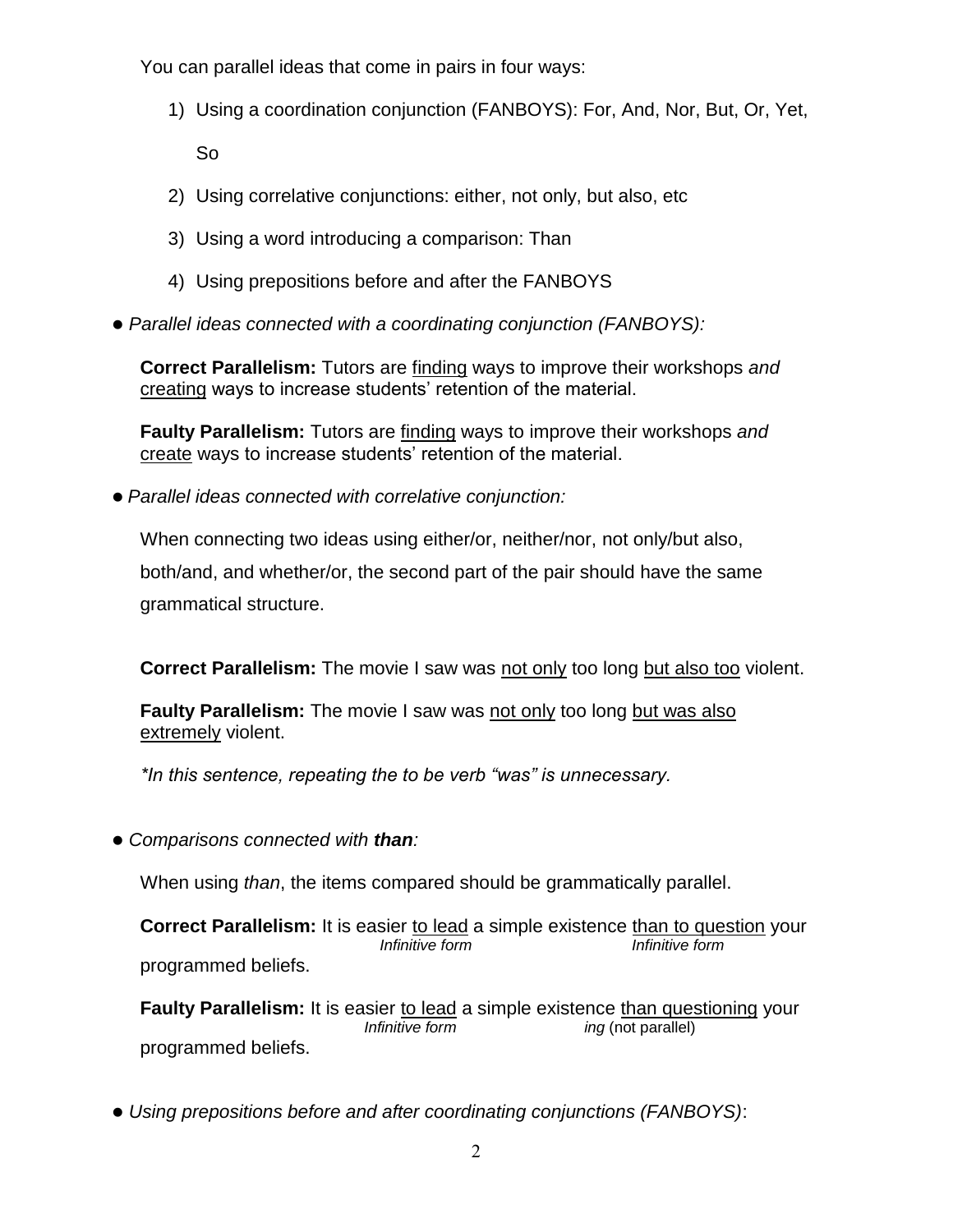**Correct Parallelism:** Writing Center reference books are used for teaching new tutors

 *parallel* Advanced grammar rules and for teaching students the basic grammar rules. *parallel*

**Faulty Parallelism:** Writing Center reference books are used to teach new tutors *Prep "to"* (not parallel) with "for" advanced grammar rules and for teaching students the basic grammar rules.

## **Parallelism with verb tenses**

Verb tenses in a sentence should remain the same:

**Correct Parallelism:** I walked home from work on Friday, so I picked up food from

a

*Past Past*

stand near my house.

**Faulty Parallelism:** I walked home from work on Friday, so I pick up food from a stand

near my house.

*Past Present* (Not Parallel)

**Correct Parallelism 2:** They have been waiting to get tickets to the concert since January,

*present perfect progressive (verb)*

and they have also been looking for a ride to this concert. *present perfect progressive (verb)*

**Faulty Parallelism 2:** They have been waiting to get tickets to the concert since January,

*present perfect progressive (verb)* and they will be looking for a ride to this concert. *future progressive (verb)* not parallel

### **Parallelism Exercise I**

**Read the following sentences for parallel grammatical structure. Revise the** 

### **sentences so that they follow proper parallel structure.**

1) The computer system has multiple functions such as correcting spelling mistakes,

checking for grammatical errors, and can check paragraph structure.

2) English professors are developing new methods for teaching literary theory and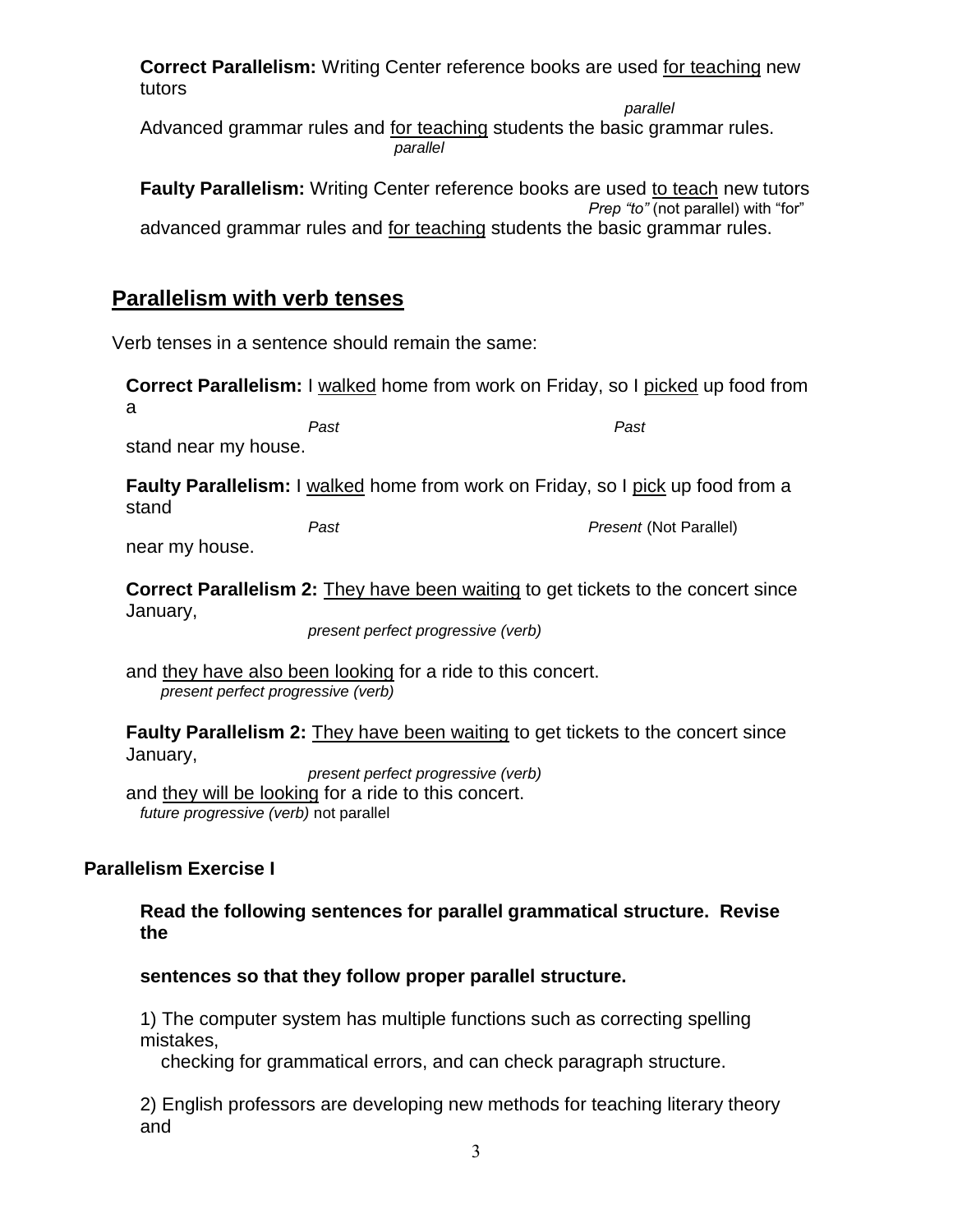improve their syllabus for the Fall Semester.

3) The Writing Center tutors are not only trained in different writing techniques but are

also trained to teach students MLA Format.

- 4) It is greater to achieve something difficult than achieving something easy.
- 5) I rode two buses home yesterday, and I walk the final two blocks home.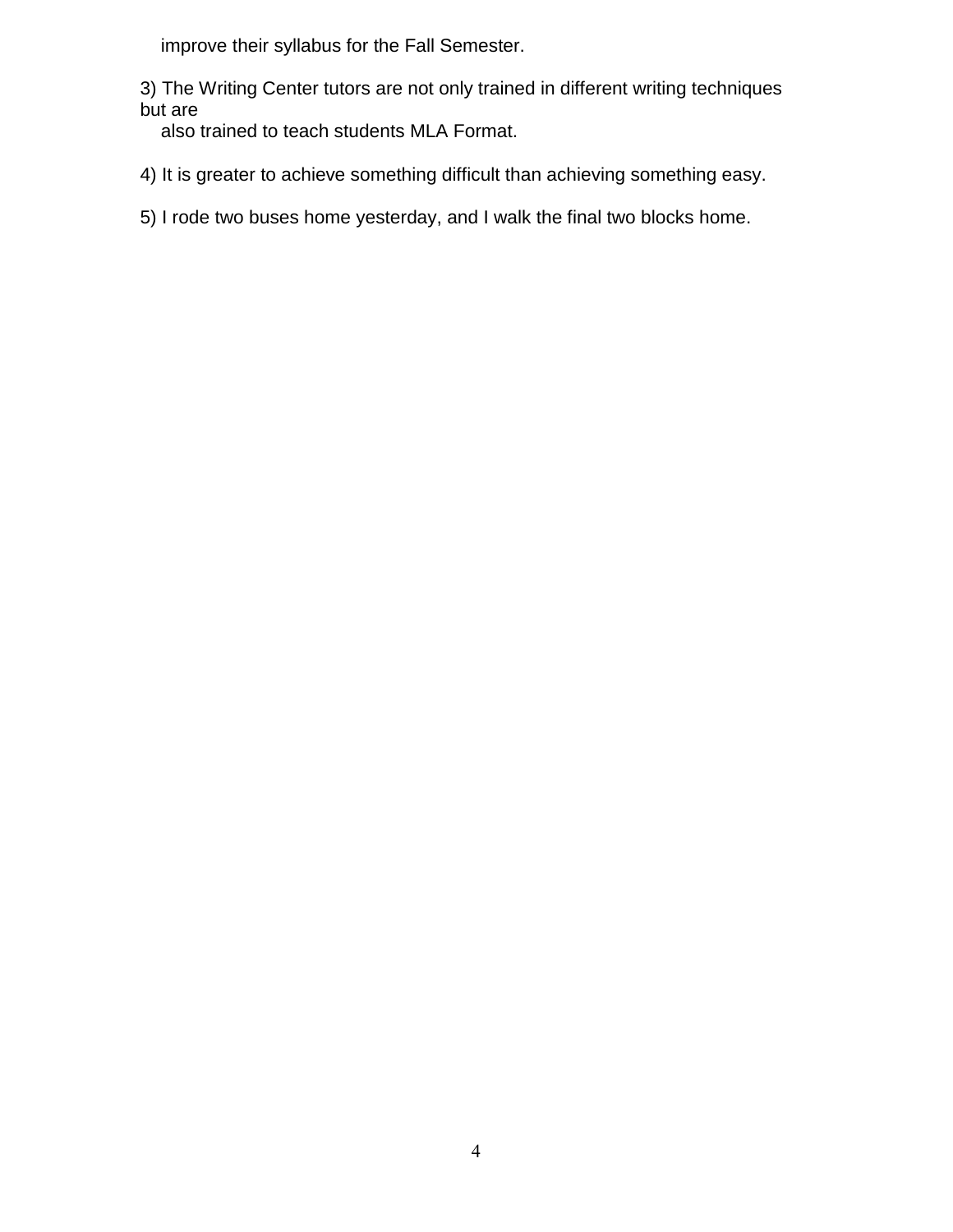**Parallelism Exercise II**

# **Read the following paragraph for parallel grammatical structure. Revise any underlined sections that do not contain proper parallel structure.**

Many college courses require students to write essays as part of the class curriculum. An academic essay for a college course should contain a thesis, body, and to conclude. It is important for students to perform some type of prewriting or to cluster before they start typing on the computer. Pre-writing will usually help students to find and expand new ideas for the paper. After prewriting, students should type a rough draft using their previous cluster. Students are always nervous in writing the rough draft and started the paper. It is better for students to write to the end of the rough draft than stopping every few sentences to check the grammar. If students do not expand their rough draft, the essay will not only be short but will be also disorganized. Revising the essay for a strong thesis, organization, and proper supporting is the most important part of the writing process. This is what separates the strong writers from the weak writers. The final step in writing a college paper is editing. This is where students will check the paper for grammatical errors, proper punctuating, and spelling errors. A strong writing process will allow students to write a proper college essay.

#### **This handout is based on the following texts:**

Hacker, Diana. The Bedford Handbook for Writers. Boston: St. Martin's Press, 1994.

Levin, Gerald. The Macmillan College Handbook. New York: Macmillan Publishing Company, 1987.

#### **All of the above texts are available in the writing center reference shelf.**

For more handouts, online tutoring, and other writing center related information, please visit our website at:<http://lavc.edu/wcweb/index.html>

5